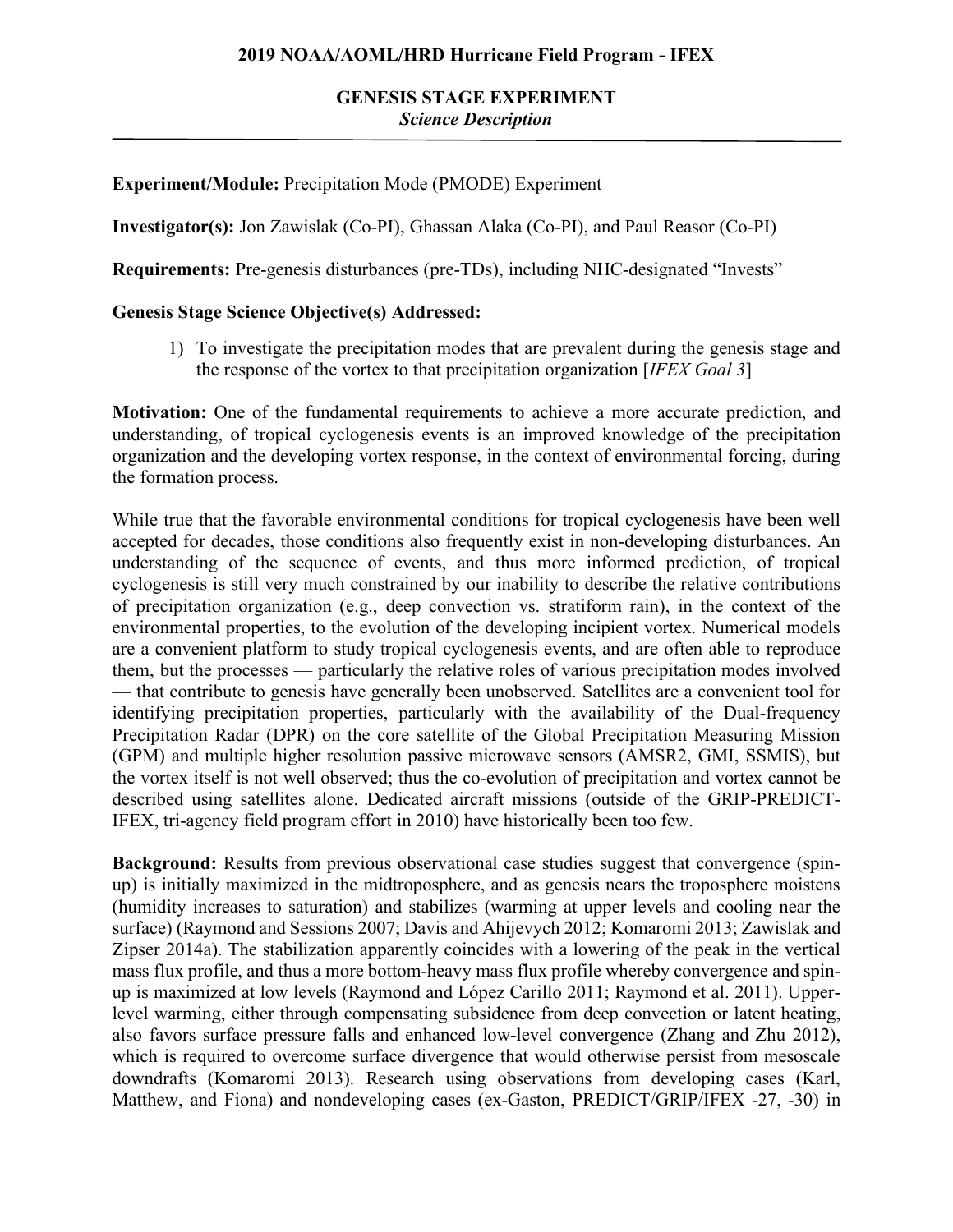## **2019 NOAA/AOML/HRD Hurricane Field Program - IFEX**

# **GENESIS STAGE EXPERIMENT** *Science Description*

2010 (Davis and Ahijevych 2013; Zawislak and Zipser 2014b), suggest that (at least initially) contributions from the larger, more persistent stratiform raining areas could initially be more influential during the genesis stage, particularly since the Rossby radius of deformation is large. Once the troposphere stabilizes and the Rossby radius is reduced, the role of deep convection becomes more influential. Another pathway to genesis has emerged from modeling studies (e.g., Montgomery et al. 2010; Wang et al. 2010a; Wang 2012), and suggest a greater influence from intense deep convection throughout the genesis process.

Using Tropical Rainfall Measuring Mission (TRMM) Precipitation Radar (PR) data, Fritz et al. (2016) identified the evolution of various precipitation modes (i.e., shallow, mid-level, and deep convection, as well as stratiform rain) during the genesis stage. Their conclusion was that multiple precipitation modes are responsible for tropical cyclogenesis. Although stratiform rain accounted for 80% of the raining area, convective precipitation made a nearly equal contribution to overall rainfall, given the larger rain rate. While they did not discount the important role of deep convection, they highlighted the potentially larger and unique role of mid-level convection, which was to moisten the lower to middle troposphere and spin up the surface circulation.

The goal of this objective is, thus, to obtain observations on the distributions of various precipitation modes and the environmental characteristics that govern those modes. Then, through a sequence of missions, measure the time evolution of those modes and the vortex kinematic and thermodynamic responses.

# **Hypotheses:**

- 1. A low-level center can develop rapidly as a result of deep convective bursts in a region of anomalously high vorticity.
- 2. Mid-tropospheric moistening through stratiform and/or moderately deep convection enhances the mid-tropospheric circulation, reduces downdrafts through saturation, and favors lower-tropospheric convergence prior to tropical cyclogenesis.
- 3. Persistent latent heating in the middle-to-upper troposphere focuses convergence in the lower troposphere.
- 4. The presence of a mid-level circulation, either pre-existing (e.g., African easterly waves, upper-level lows) or developed in situ in response to convection, is a necessary condition for a TC to develop.

## **Aircraft Pattern/Module Descriptions (see** *Flight Pattern* **document for more detailed information):**

**P-3 Pattern 1:** This pattern ideally uses a repeated, standard single Figure-4 or a standard Rotated Figure-4 pattern to maximize coverage of the pre-TC disturbance and convective features of interest. The pattern should be centered on either: a) the convective burst center (or in close proximity to it) for larger, more organized mesoscale convective systems (MCSs) or b) the estimated mid-level circulation center, which can be determined from a model analysis or satellite imagery. The pattern should translate with the phase speed of disturbance (circulation) center, as determined by satellite or model analysis. This pattern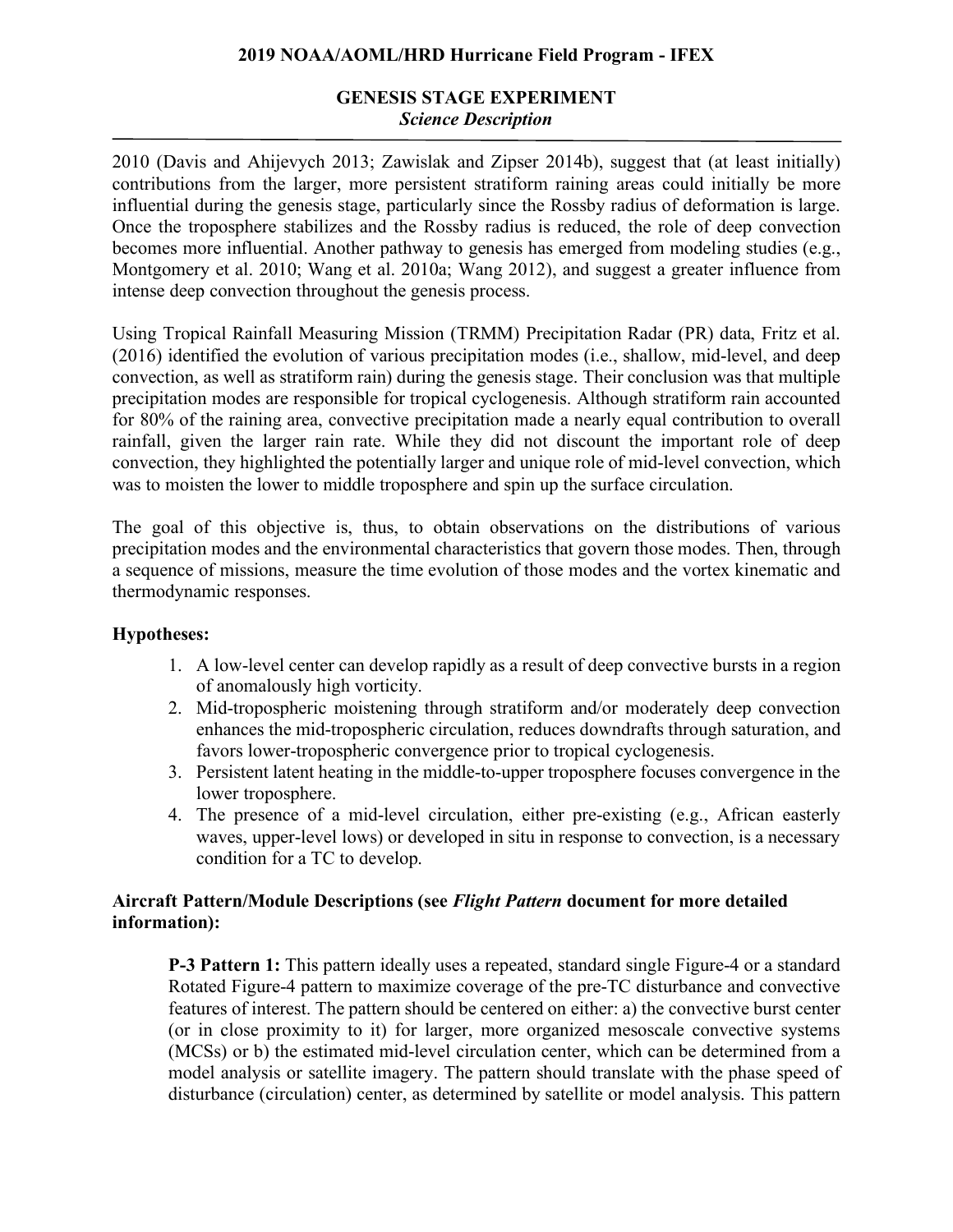# **GENESIS STAGE EXPERIMENT** *Science Description*

is ideally flown with a coinciding G-IV mission in the environment (consistent with other Genesis Stage objectives and their flight patterns).

**G-IV Pattern 1**: P-3 Pattern 1 may be adapted for the G-IV, while ensuring hazard avoidance around the convective areas. The G-IV mission will only be necessary if the P-3 is unavailable, and is not otherwise chosen to fly other experiments in the Genesis Stage.

**Links to Other Genesis Stage Experiments/Modules:** This experiment is ideally suited to include sampling of the larger-scale environment encompassing the pouch or vorticity maximum, such that the precipitation properties identified from the TDR can be placed in the context of the thermodynamic and kinematic characteristics of the potentially developing disturbance. In theory, any flight designed to sample for the "Pouch Evolution during Genesis" experiment should also accomplish goals within the "Precipitation Mode" experiment detailed here. The PMODE Experiment can also be flown in conjunction with the Synoptic Flow Experiment, the NESDIS JPSS Satellite Validation Experiment, and the ADM-Aeolus Satellite Validation Module.

*In 2019, Genesis Stage missions may be flown collaboratively with the National Science Foundation (NSF) Organization of Tropical East Pacific Convection (OTREC) field program. Operating out of Liberia, Costa Rica between August 5 and September 30, 2019, the goal of OTREC is to understand the large-scale factors that control the formation and organization of tropical convection in the East Pacific and southwest Caribbean, and includes a component focusing on the formation/intensification of easterly waves in the same region. Genesis Stage and OTREC objectives share a common theme: understand the important environmental factors that drive convection, and understand how convection subsequently feeds back on its environment. OTREC will utilize the National Center for Atmospheric Research/NSF high-altitude G-V aircraft, deploying dropsondes and carrying the (W-band) Hiaper Cloud Radar, and will have an extensive radiosonde network in Costa Rica and Columbia. There are 3 pre-designed lawnmower patterns in OTREC, two small boxes (one west of Columbia, one east of Costa Rica in the Caribbean) to be flow one day, followed by a larger, north-south oriented box to flown west of Costa Rica the next day. Additional details on OTREC can be found at NCAR/EOL:*  https://www.eol.ucar.edu/field\_projects/otrec

**Analysis Strategy:** Three-dimensional analyses of wind and reflectivity from the TDR will facilitate an analysis of the precipitation structure (i.e., mode) within precipitation areas of the disturbance, and the identification of low- and mid-tropospheric circulation centers. If possible, repeated sampling of a convective burst area over multiple missions (every 12 h) will allow us to identify the relationship between low- and mid-level circulations and the precipitation mode evolution (e.g., stratiform v. deep, moderately-deep, and shallow convective fractions). Dropsonde observations (ideally from both the G-IV and P-3) provide key measures of the thermodynamic (e.g., moisture, relative humidity) properties in, and around, the burst and mid-level circulation centers. They will allow us to identify if (when) the low and middle troposphere become nearly saturated, the timing and vertical location of the formation of the warm anomaly, quantify the vertical mass flux profiles, and characterize any potential relationships between observed vortex and precipitation evolutions.